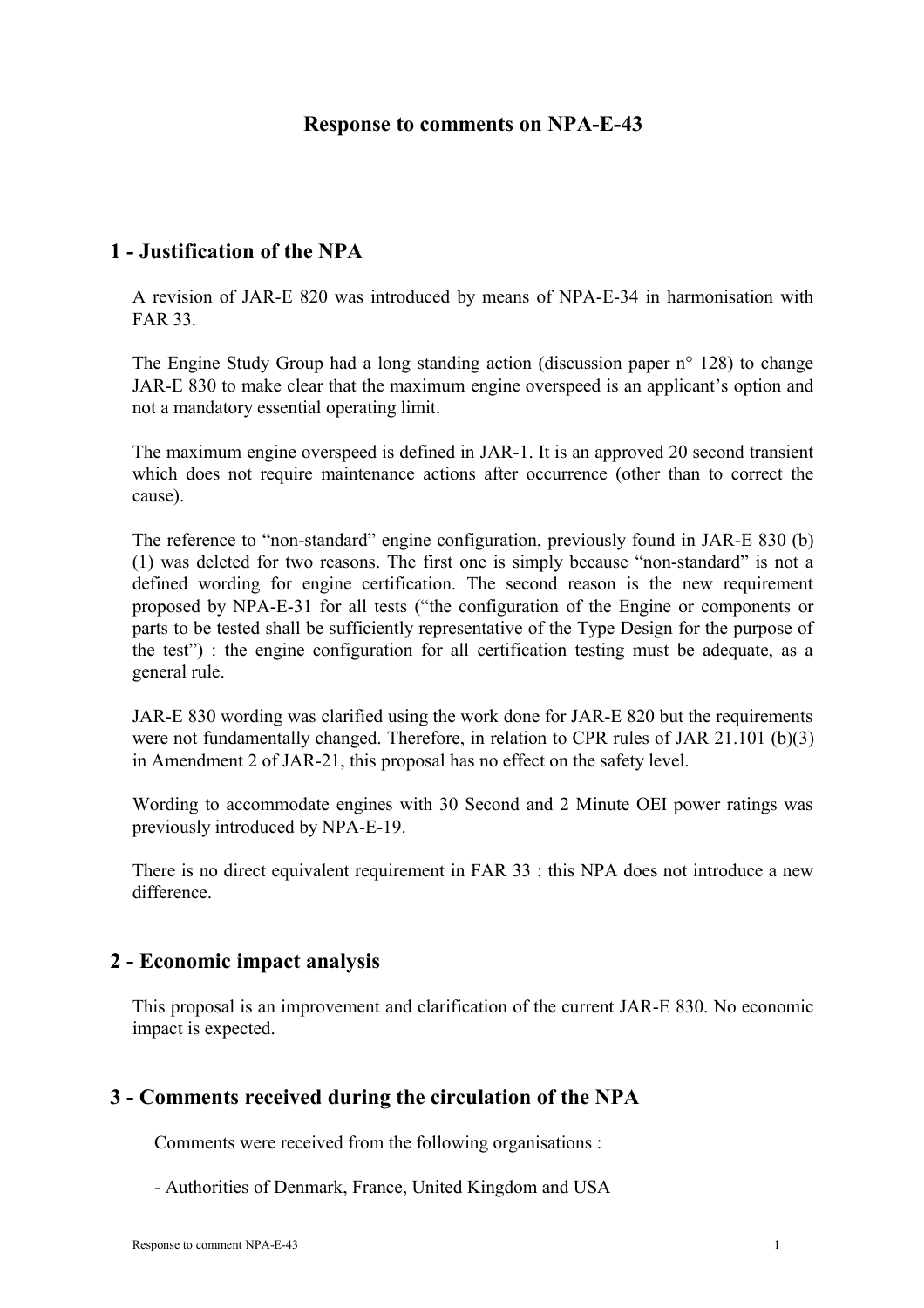- SBAC (UK)

## **4 - Response to comments**

(001/002)Two commenters provided a « no comment » statement on the proposal.

General comment

 $(0.04)$ One commenter questioned the deletion of reference to possibility of using a « nonstandard » engine and requested a justification. It was agreed that the rationale should be recorded and therefore the justification of the NPA was improved accordingly.

Comments on JAR-E 830 (b)

(006)One commenter proposed to change JAR-E 830 (b) to read *"(b) The test must run at the following conditions:".* This was not accepted in order to keep JAR-E 830 similar to JAR-E 820 (as in amendment 11 of JAR-E).

Comments on JAR-E 830 (b)(2)

 $(003)$ In JAR-E 830 (b)(2), one commenter suggested deletion of words "for the shaft" system to be approved" arguing that the shaft system was not defined and that this added confusion. This commenter added that it is clear that the engine should always be tested at the maximum TET unless the condition of the last sentence apply. This comment was not accepted : see comment below.

 $(0.05)$ One commenter suggested to modify the text of JAR-E 830 (b)(2) to read as follows: "*(b)(2) For the shaft system to be approved, a turbine entry gas temperature equals to the maximum steady state turbine-entry gas temperature for use during periods longer than 20 seconds and not associated with 30-Second or 2-Minute OEI Power ratings.* …". This commenter noted that the proposed text change was consistent with the  $4<sup>th</sup>$  paragraph of the "Justification" of NPA-E-43, i.e., (a) "JAR-E 830 was clarified using the work done for JAR E-820 - - " and argued that the added wording "a turbine entry gas temperature equals to" was the same as that used in the harmonised text of FAR 33.84(b)(4)/JAR-E 820. The principle of this comment was accepted although the commenter's counter proposal was not agreed : instead, wording of JAR-E 820 in JAR-E Amendment 11 was retained.

(007)One commenter proposed, for clarification, to change (b)(2) to read : "*The maximum steady state turbine entry gas temperature for use during periods greater than 20 seconds and not associated with 30 second or 2 minute OEI ratings is to be used for the test. However, for the shaft system to be approved, if the maximum overspeed cannot occur at the maximum turbine entry temperature, the highest temperature which could occur at the*